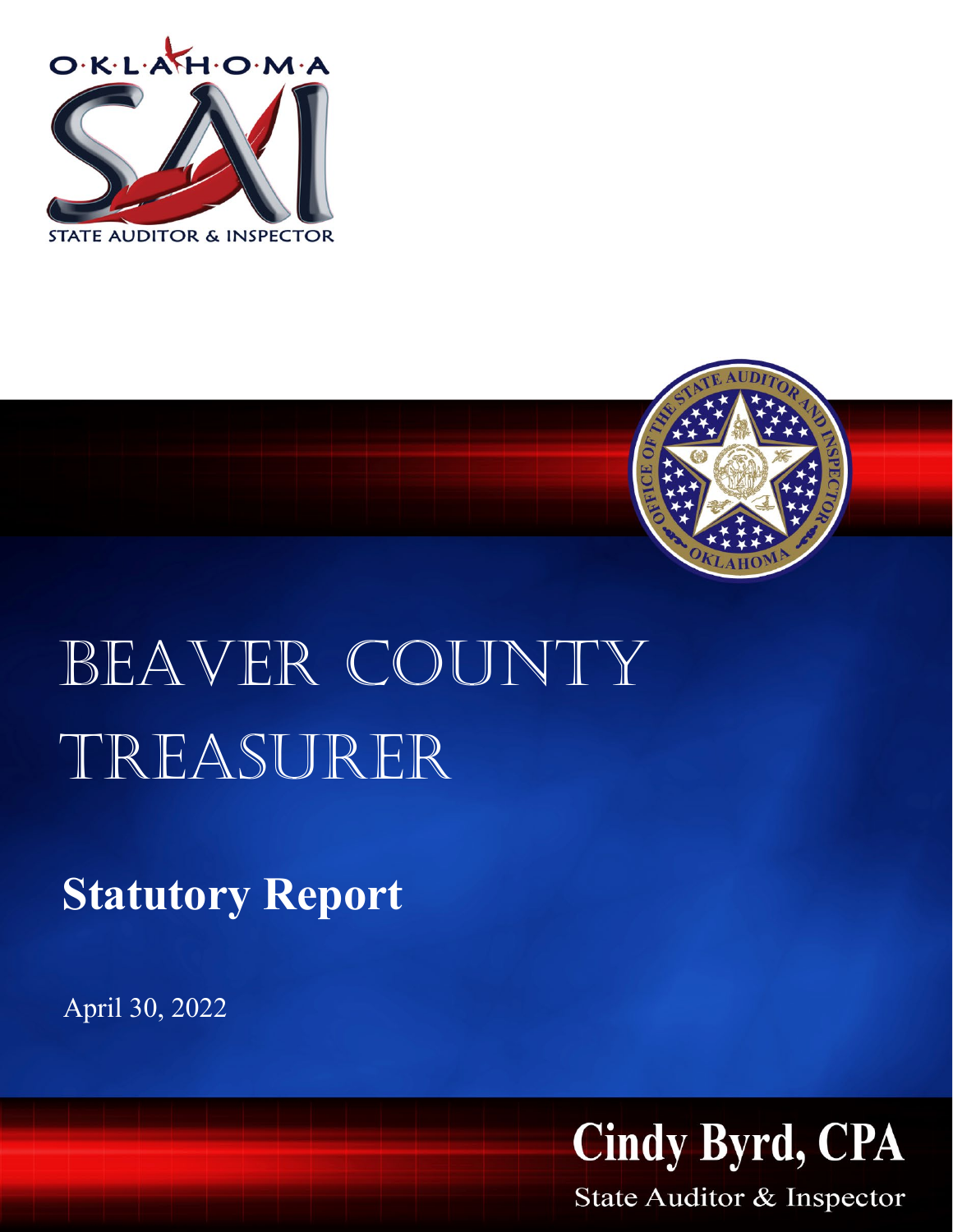## ALBERT RODRIGUEZ, COUNTY TREASURER BEAVER COUNTY, OKLAHOMA TREASURER STATUTORY REPORT APRIL 30, 2022

This publication, issued by the Oklahoma State Auditor and Inspector's Office as authorized by 74 O.S. § 212, has not been printed, but is available on the agency's website (www.sai.ok.gov) and in the Oklahoma Department of Libraries Publications Clearinghouse Digital Prairie Collection (http://digitalprairie.ok.gov/cdm/search/collection/audits/) pursuant to 65 O.S. § 3-114.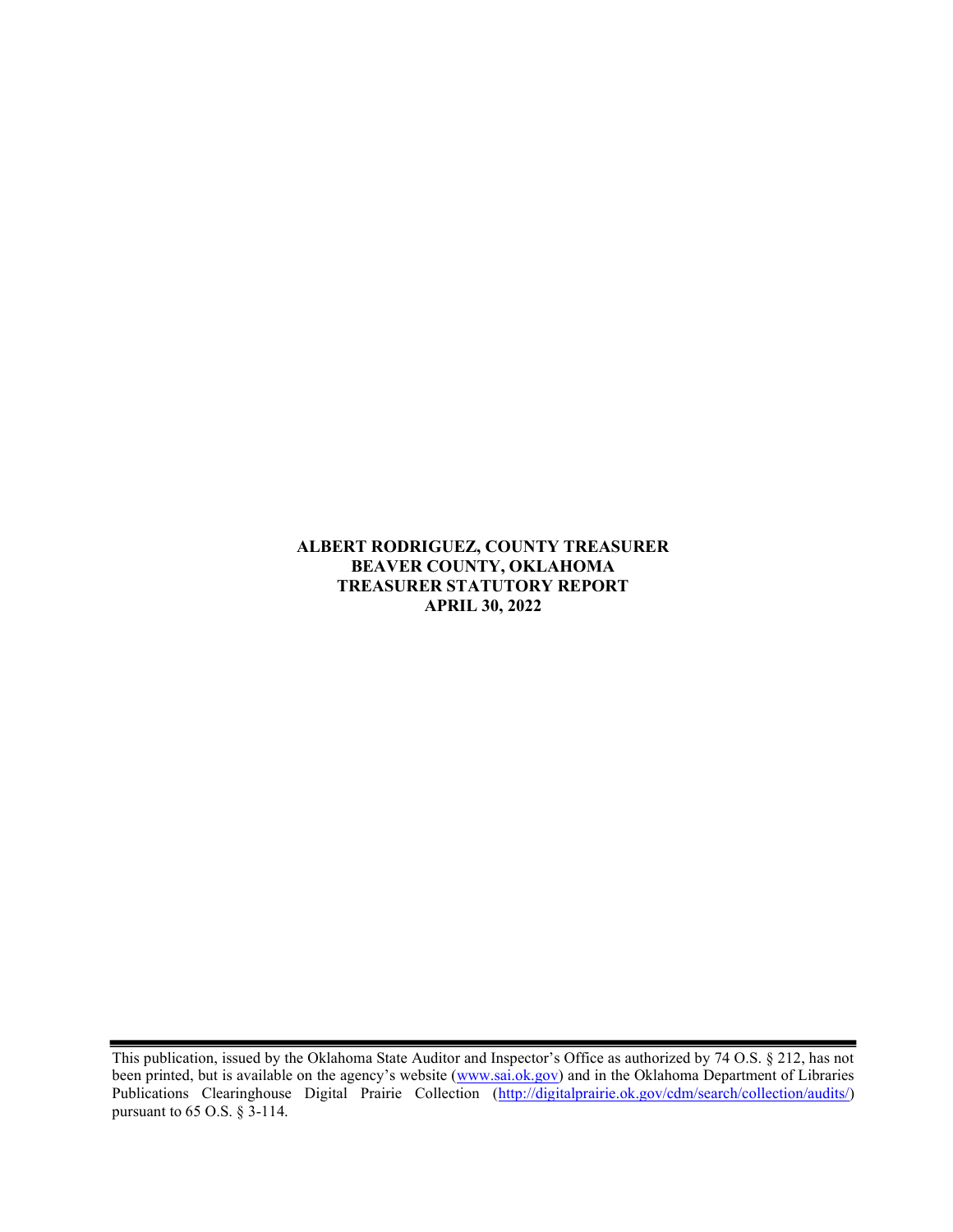

## Cindy Byrd, CPA | State Auditor & Inspector

2300 N. Lincoln Blvd., Room 123, Oklahoma City, OK 73105 | 405.521.3495 | www.sai.ok.gov

June 23, 2022

BOARD OF COUNTY COMMISSIONERS BEAVER COUNTY COURTHOUSE BEAVER, OKLAHOMA 73932

Transmitted herewith is the Beaver County Treasurer Statutory Report for April 30, 2022. The engagement was conducted in accordance with 74 O.S. § 212.

The goal of the State Auditor and Inspector is to promote accountability and fiscal integrity in state and local government. Maintaining our independence as we provide this service to the taxpayers of Oklahoma is of utmost importance.

We wish to take this opportunity to express our appreciation for the assistance and cooperation extended to our office during our engagement.

Sincerely,

CINDY BYRD, CPA OKLAHOMA STATE AUDITOR & INSPECTOR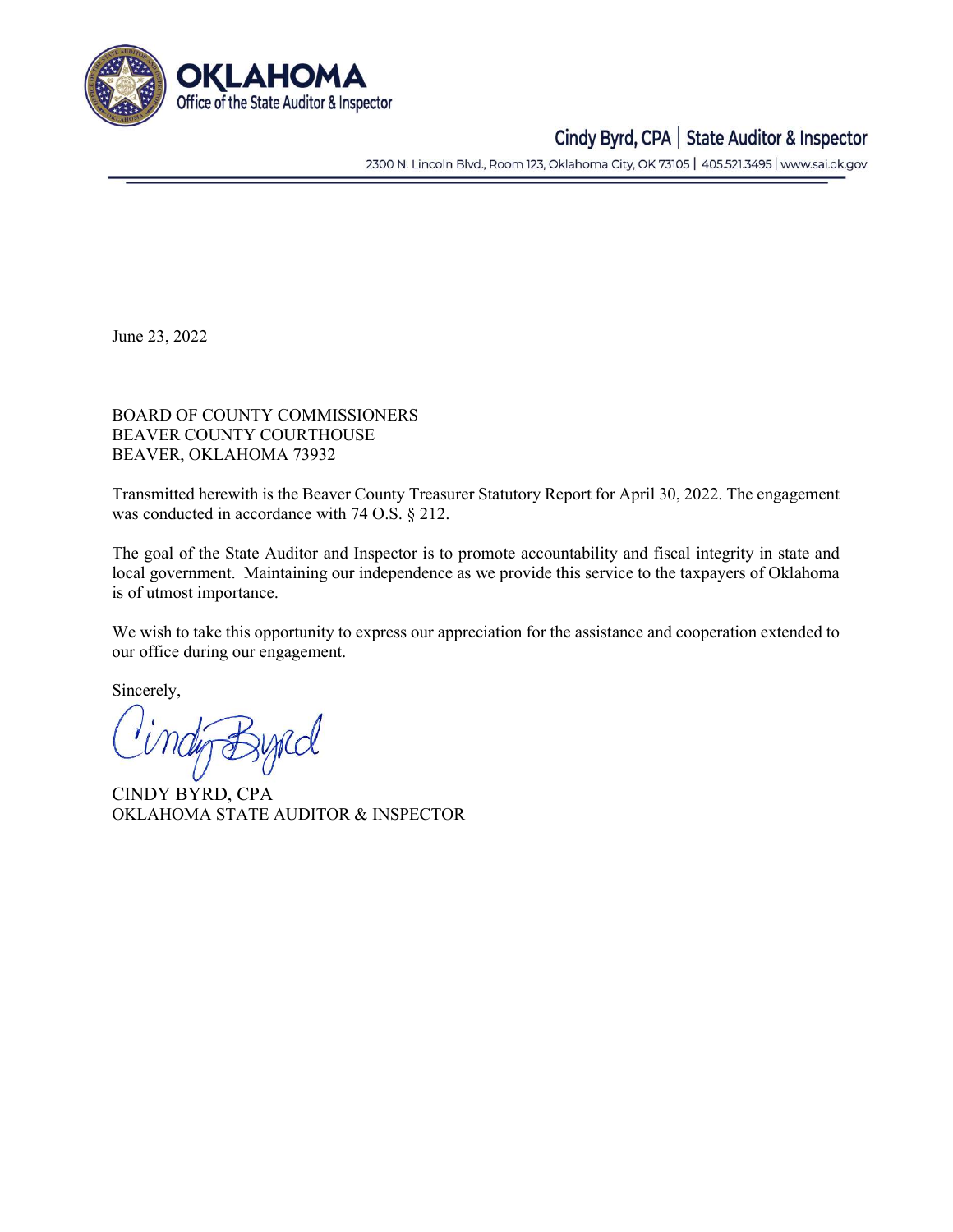

## Cindy Byrd, CPA | State Auditor & Inspector

2300 N. Lincoln Blvd., Room 123, Oklahoma City, OK 73105 | 405.521.3495 | www.sai.ok.gov

Albert Rodriguez, Beaver County Treasurer Beaver County Courthouse Beaver, Oklahoma 73932

Dear Mr. Rodriguez:

For the purpose of complying with 74 O.S. § 212, we have performed the following procedures:

- Determine whether bank reconciliations are properly performed, visually verify the certificates of deposit, and confirm the investments.
- Determine whether subsidiary records are reconciled to the general ledger.
- Determine whether deposits and invested funds are secured by pledged collateral.

All information included in the bank reconciliations, the investment ledger, the subsidiary ledgers, and the general ledger is the representation of the County Treasurer.

Our county treasurer statutory engagement was limited to the procedures performed above and was less in scope than an audit performed in accordance with generally accepted auditing standards. Accordingly, we do not express an opinion on any basic financial statement of Beaver County.

Based on our procedures performed, there were no exceptions noted.

This report is intended for the information and use of the management of the County. This restriction is not intended to limit the distribution of this report, which is a matter of public record.

CINDY BYRD, CPA OKLAHOMA STATE AUDITOR & INSPECTOR

May 23, 2022